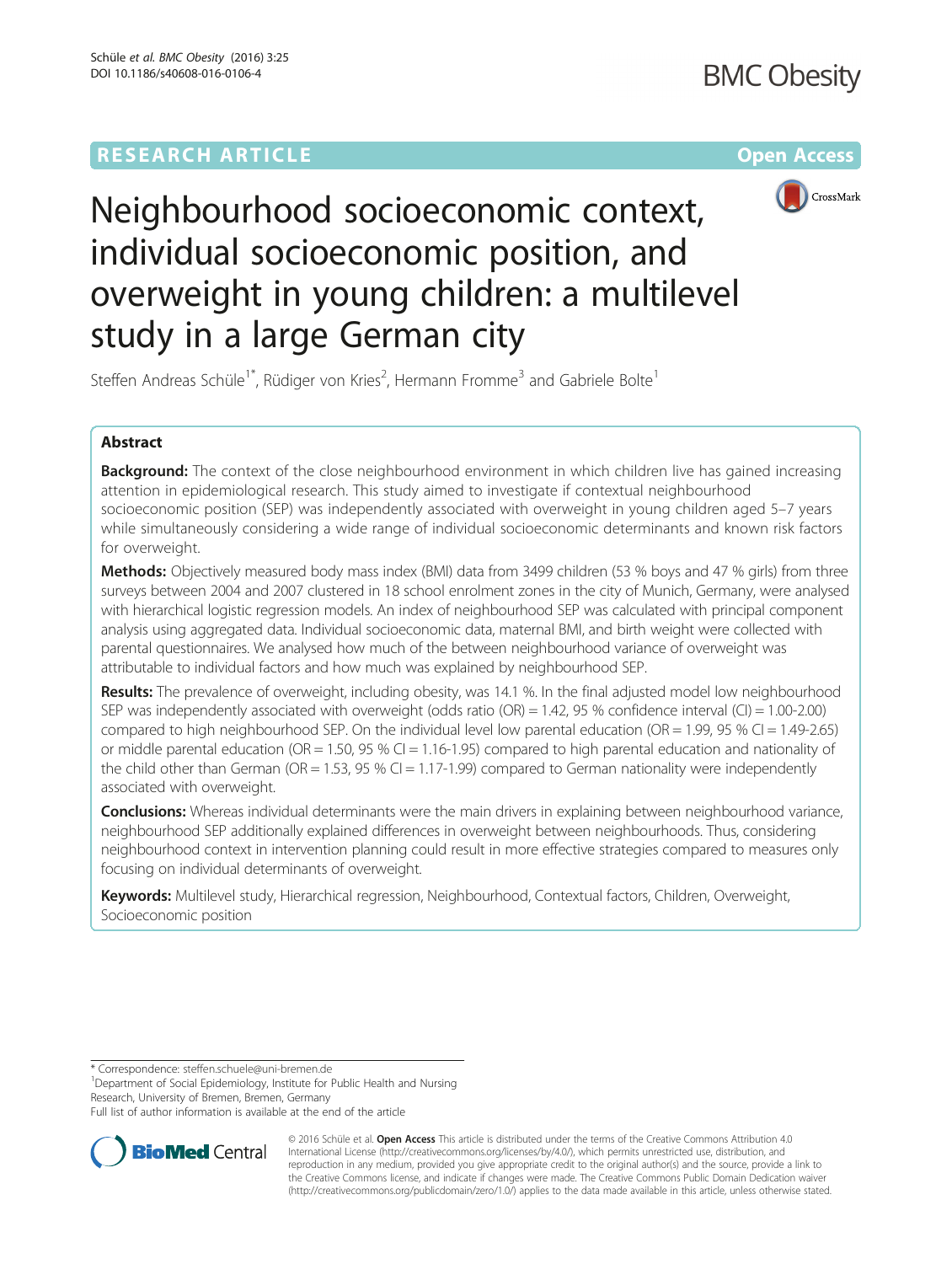## Background

The increase of overweight and obesity in young children in middle and high income countries in recent decades is described as one of the most challenging public health problems [[1, 2](#page-7-0)]. Children being overweight or obese are at greater risk of pulmonary, orthopaedic, neurological, gastroenterological, endocrine, or cardiovascular diseases in their later life [[3, 4](#page-7-0)]. Therefore, a deeper understanding of the causes of overweight in younger ages and the identification of population groups which are mostly affected and need appropriate interventions is of great importance.

Socio-ecological approaches targeting supportive environments are attracting increasing attention for overweight prevention [\[5](#page-7-0)]. Therefore, the research question how contextual neighbourhood factors influence overweight in children is of great interest. A contextual effect is present if factors on the neighbourhood level are independently associated with individual health outcomes while possible individual level risk factors are simultaneously considered to avoid an ecological fallacy. To separate out potential contextual effects from individual effects a multilevel modelling approach offers an appropriate analytic strategy [\[6](#page-7-0)–[8](#page-7-0)].

Recent reviews provide evidence that a low contextual neighbourhood socioeconomic position (SEP) is a good predictor for negative health outcomes in childhood. There is still a great heterogeneity in neighbourhood studies on how indicators of neighbourhood SEP are operationalized and a comprehensive theory is still missing. Measures of income, education and employment on the level of administrative areas, such as census tracts, are the most often used indicators describing neighbourhood SEP [[9](#page-7-0)–[12\]](#page-7-0).

We used the term SEP in this paper as suggested by Krieger et al. [\[13, 14](#page-7-0)]. It is defined as a term which combines economic and social resources with prestige-based characteristics which relatively position individuals, households or neighbourhoods in society.

Most studies analysing associations between neighbourhood SEP and child health were conducted in the USA. Moreover, only a minority of studies have analysed how neighbourhood SEP was associated with measures of overweight in younger children while simultaneously taking into account relevant socioeconomic and parental factors on the individual level in order to disentangle their independent associations. There is evidence that parental education and occupation, household income, and household conditions are the most important socioeconomic indicators during childhood [[15](#page-7-0)]. Parental overweight [\[16\]](#page-7-0) or high birth weight [\[17](#page-7-0)] should be additionally considered as important adjustment variables because these factors can confound associations between neighbourhood SEP, individual SEP and overweight in young children.

Therefore, this study aimed to analyse how the socioeconomic context of neighbourhoods was associated with overweight in young children while simultaneously considering indicators of individual SEP in multilevel analysis as well as birth weight and maternal body mass index (BMI) as adjustment variables. A further objective of this study was to determine how much variance of overweight between neighbourhoods was explained by individual factors and how much was attributable to the neighbourhood socioeconomic context.

## Methods

### Study population and study area

Data collection was performed within the health monitoring units in Bavaria (GME, Gesundheits-Monitoring-Einheiten) which are organized by the Bavarian Health and Food Safety Authority. Main goal of the GMEs is to monitor health status of children in Bavaria. Therefore, in three consecutive years surveys with identical procedures concerning data collection were conducted within the framework of the obligatory school entrance health examination in three rural and three urban study regions. All parents gave their written informed consent. The ethics committee of the Bavarian medical council approved the procedures of data collection before the first survey [[18\]](#page-7-0). There were only slight modifications of the questionnaires between the surveys.

This analysis considered 3499 children aged 5–7 years in one of the GME study regions, the city of Munich. Data were pooled from the three surveys conducted between 2004 and 2007 in Munich. The children were clustered in 18 school enrolment zones with a range of 117 – 331 children per school district. These districts were used as a proxy for the children's close neighbourhood environment.

## Measures of overweight

Weight and height were objectively measured by trained staff of the local health authority. Age–specific BMI percentile curves specific for boys and girls, respectively, were used to derive cut-offs for defining children as overweight or obese. We used the International Obesity Task Force (IOTF) cut-off values by Cole et al. [\[19\]](#page-8-0). In our analysis the definition of overweight did also include children with obesity.

## Individual characteristics from parental questionnaires

We defined three categories of parental education. The highest level of completed education achieved either by the mother or the father was considered. 'High' included a final degree at university or technical college, A-levels, or advanced technical college entrance qualification. 'Middle' included upper secondary school certificate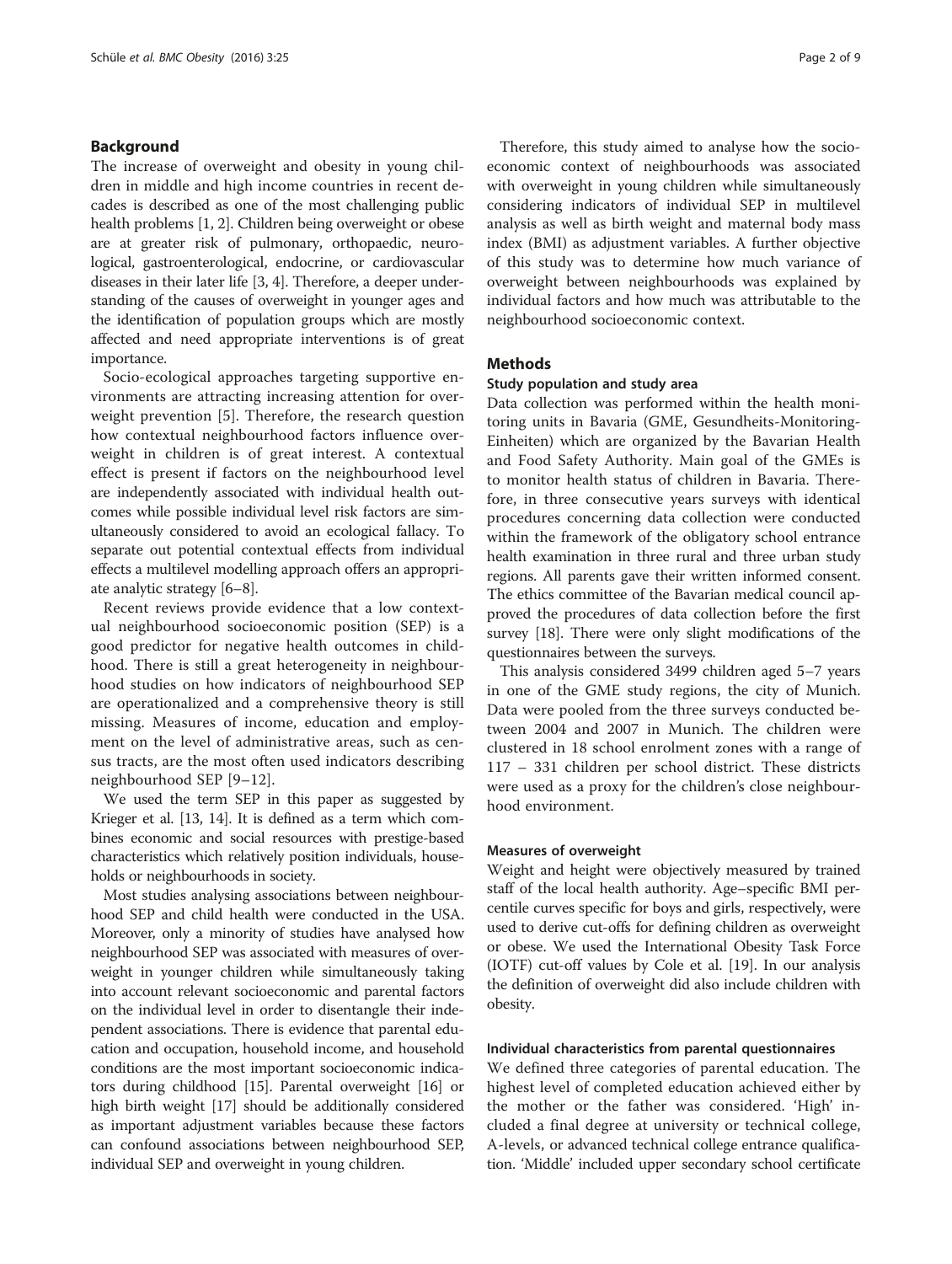or adequate graduation. 'Low' included a lower secondary school certificate or no graduation.

Household equivalent income was calculated based on the reported monthly household net income as disposable income after taxes and social transfers weighted for age and number of household members according to the Organization for Economic Co-operation and Development-modified scale [\[20](#page-8-0)]. A relative poverty threshold was defined as 60 % of the median household equivalent income in Bavaria [[21\]](#page-8-0). Three income groups were created: 'low' (<60 % of median), 'middle' (60 % of median – median), and 'high' (>median). Due to a high number of missing information on household income in our dataset we created an additional income group 'not indicated' including parents who did not respond on their income in order to avoid selection bias [[22](#page-8-0)].

Parental working status was considered as a binary variable. Unemployment within household was applied if both parents were marginally employed at most. The category employment was applied if one parent was at least part-time employed. A binary variable of single parenthood was created by combining three answers about single parent, family status, and living together with a partner. Only responses showing consistency in all three answers were taken into account [[22\]](#page-8-0).

Household crowding was present if there was more than one person per room or less than 20  $m<sup>2</sup>$  per person available. Nationality of the child was used as an indicator of migration status. Following the rationale of Schenk et al. [[23](#page-8-0)], categories of German nationality and non-German nationality, including dual citizenship, were defined.

Birth weight and BMI of the mother were obtained from parental questionnaires, too. Three categories of birth weight were generated using international cut-offs from the Pediatric Nutrition Surveillance System (PedNSS) by the Centres for Disease Control and Prevention (CDC) [[24](#page-8-0)]: Low (<2500 gram), normal (2500 gram - 4000 gram), and high (>4000 gram). Maternal BMI data were categorized into normal (<25 kg/m<sup>2</sup>), overweight (25 kg/m<sup>2</sup> -<30 kg/m<sup>2</sup>), and obese ( $\geq$ 30 kg/m<sup>2</sup>).

#### Neighbourhood socioeconomic variables

We considered five aggregated variables on the level of administrative primary school enrolment zones in which the children live. Averages from the years 2006 and 2007 were calculated. From the city council of Munich we obtained data on foreigners and migration background (percentage of residents with no German citizenship, and percentage of residents with a German citizenship and a migration background), and household data (percentage of single parent households). Data on education were provided by microm GmbH, Neuss, Germany (percentage of households with lower education and with vocational training).

#### Statistical analysis

All statistical analyses were performed using SAS statistical software package version 9.3 (SAS Institute, Cary, NC, USA).

We performed bivariate logistic regression between socioeconomic neighbourhood variables, individual variables and overweight. All individual variables which were associated with overweight with a Wald's  $P$  <0.2 in bivariate logistic regression were included in multivariate analysis. All socioeconomic neighbourhood variables which were associated with overweight with a Wald's  $P$  <0.2 were taken into account for principal component analysis (PCA). This cut-off is recommended for initial covariable selection [[25](#page-8-0)].

PCA was used as a statistical procedure for data reduction of correlated variables because it creates noncorrelated orthogonal linear combinations explaining the maximum of variance [[26](#page-8-0)]. The first component explains most of the variance and was therefore used as an indicator for the socioeconomic neighbourhood environment. Higher values of the index imply a lower neighbourhood SEP. Spearman rank correlation coefficients between socioeconomic neighbourhood variables used for PCA and the first component were calculated to check how each neighbourhood socioeconomic indicator was represented in the index. Finally, the index was categorized into tertiles (high, middle, and low neighbourhood SEP).

The variance inflation factor (VIF)  $(VIF<sub>i</sub> = 1/T<sub>i</sub>)$  was used to assess multicollinearity between the covariables. The VIF is calculated with the tolerance (T)  $(T_i = 1 - R_i^2)$ .  $R_i^2$  is the calculated variance of each covariate associated with all other independent variables. A VIF higher than 10 indicates a serious problem of multicollinearity [\[27](#page-8-0)–[29](#page-8-0)].

We applied multilevel logistic regression modelling with school districts as random intercepts to correct for clustering of individuals within the same school district [[30](#page-8-0)]. Our calculated index of neighbourhood SEP was modelled as a 2nd level variable. All individual level variables were considered on the 1st level. Multilevel modelling enables to estimate variance between school districts separately from residual variation between individuals. Thus, this modelling approach makes quantification of overweight variance between neighbourhoods being explained by our calculated neighbourhood SEP index possible. The GLIM-MIX procedure in SAS was used for calculating multilevel models.

In a first empty null model only school districts were modelled as random intercepts in order to assess the covariance parameters for the random intercept variance of overweight between school districts. In a second model individual level variables were included to analyse how these variables were associated with overweight, and how much of the variance between school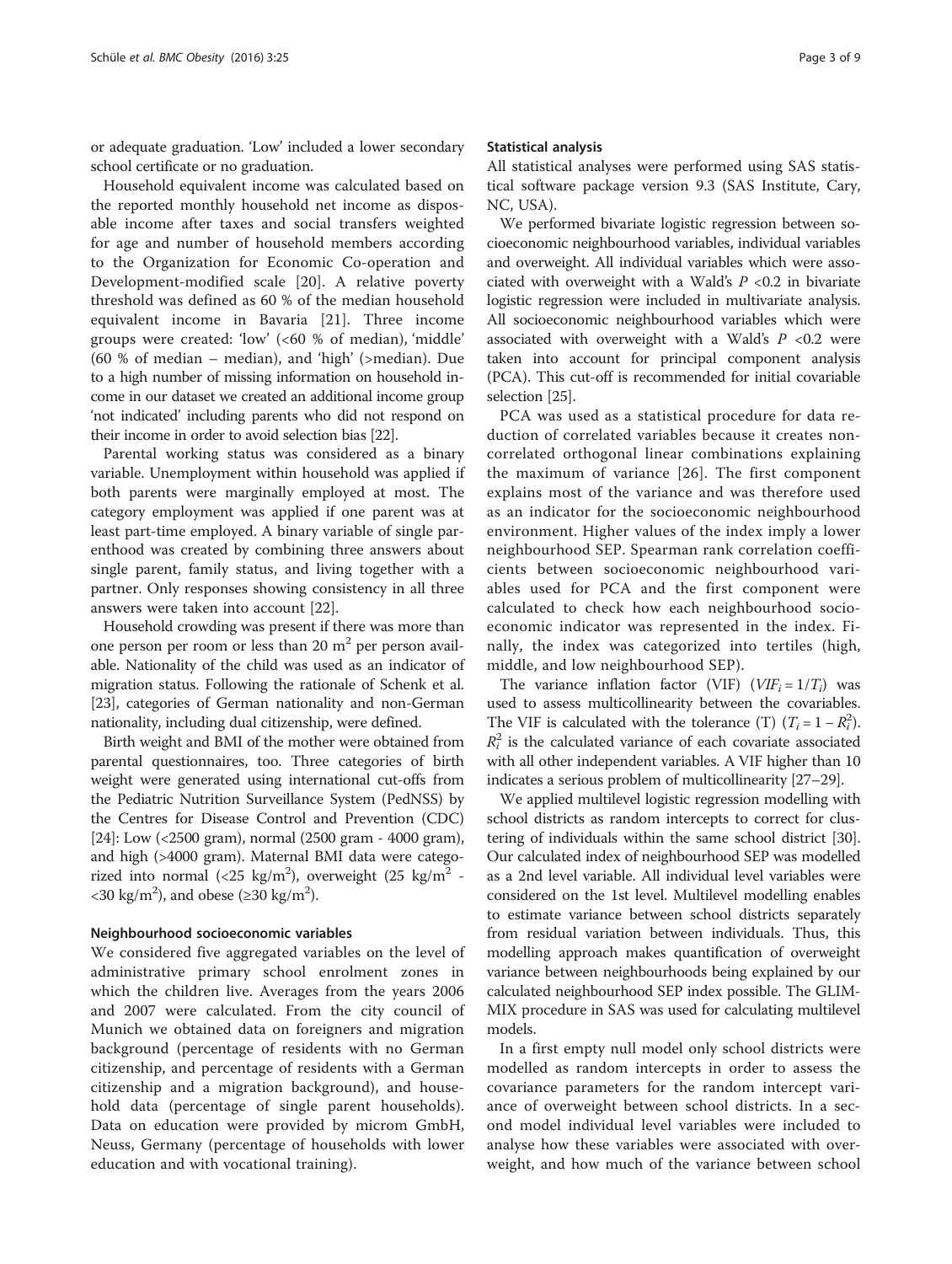<span id="page-3-0"></span>zones was explained by these factors. In the full third model the index of neighbourhood SEP was added to assess if there was an independent association between neighbourhood SEP and overweight. For multivariate analysis observations with missing values in any independent variable were not taken into account, except for household income. The category 'not indicated' was generated because of a high number of missing values for this variable. For all other variables considered for multivariate analysis the amount of missing values was acceptable (≤7 %).

Multilevel models were adjusted for the three survey years considering each survey as a dummy variable and maternal BMI and birthweight. For the neighbourhood intercept variance estimates covariance tests were performed and p-values and confidence intervals were calculated. Based on the neighbourhood intercept variance estimates we calculated the proportional change in variance (PCV) in percent according to the following equa-tion by Merlo et al. [[31](#page-8-0), [32](#page-8-0)]:  $PCV = ((V_a - V_b)/V_a) \times 100$ .  $V<sub>a</sub>$  is the between neighbourhood variance of the empty model and  $V<sub>b</sub>$  is the between neighbourhood variance including covariables, in the individual model and the full model respectively. As a sensitivity analysis, we performed multiple imputation for missing values for household income. Multiple imputation of hierarchical data is still a research area with remaining issues and there is still no standard procedure to pool covariance estimates from the random intercepts [\[33](#page-8-0)]. Therefore, we performed multiple imputation for fixed effects only in order to check if estimates differed to our models considering missing values as an additional income category. We applied cumulative logistic regression imputation within the PROC MIANALYZE procedure in SAS which is appropriate for ordinal variables [\[34](#page-8-0)–[36\]](#page-8-0). In order to consider our clustered data structure, school zones were taken into account as dummy variables within the imputation procedure.

## Results

#### Characteristics of study population

There were 53 % boys and 47 % girls in the study population. The overall prevalence of overweight, including obesity, was 14.1 %. Sex-specific prevalence was similar in boys (14.0 %) and girls (14.2 %). 8.5 % of the children had a high birth weight and 24.2 % of mothers were overweight or obese. 17.4 % of the parents had a low education. 13.1 % of the families were affected by relative poverty with a household income below 60 % of the median Bavarian equivalent household income. In 6.9 % of households parents were unemployed, 14.4 % reported to be single parents, and 35.5 % of the families were affected by household crowding (Table 1).

|  | Table 1 Characteristics of study population |  |  |
|--|---------------------------------------------|--|--|
|  |                                             |  |  |

|                                                            | N    | Percent |
|------------------------------------------------------------|------|---------|
| Individual Variables                                       |      |         |
| Overweight ( $N = 3499$ )                                  |      |         |
| Yes                                                        | 494  | 14.1    |
| No                                                         | 3005 | 85.9    |
| Sex $(N = 3499)$                                           |      |         |
| Boys                                                       | 1856 | 53.0    |
| Girls                                                      | 1643 | 47.0    |
| Nationality of the child ( $N = 3479$ )                    |      |         |
| Other than German                                          | 658  | 18.9    |
| German                                                     | 2821 | 81.1    |
| Birth weight $(N = 3499)$                                  |      |         |
| Low (<2.500 gram)                                          | 407  | 11.6    |
| Normal (2.500 gram - 4.000 gram)                           | 2794 | 79.9    |
| High (>4.000 gram)                                         | 298  | 8.5     |
| BMI mother ( $N = 3250$ )                                  |      |         |
| Normal (<25 kg/m <sup>2</sup> )                            | 2464 | 75.8    |
| Overweight (25 kg/m <sup>2</sup> - <30 kg/m <sup>2</sup> ) | 591  | 18.2    |
| Obese ( $\geq$ 30 kg/m <sup>2</sup> )                      | 195  | 6.0     |
| Parental education ( $N = 3380$ )                          |      |         |
| High                                                       | 1971 | 58.3    |
| Middle                                                     | 822  | 24.3    |
| Low                                                        | 587  | 17.4    |
| Parental working status ( $N = 3405$ )                     |      |         |
| Unemployment within household                              | 236  | 6.9     |
| At least one parent employed                               | 3169 | 93.1    |
| Single parenthood ( $N = 3435$ )                           |      |         |
| Single parent                                              | 493  | 14.4    |
| Other                                                      | 2942 | 85.7    |
| Eqivalent household income ( $N = 3499$ )                  |      |         |
| Low (<60 % Median) $a$                                     | 457  | 13.1    |
| Middle (60 % to Median)                                    | 812  | 23.2    |
| High (>Median)                                             | 824  | 23.6    |
| Not indicated                                              | 1406 | 40.2    |
| Household crowding ( $N = 3406$ )                          |      |         |
| Yes                                                        | 1210 | 35.5    |
| No                                                         | 2196 | 64.5    |
| Contextual Variable                                        |      |         |
| Neighbourhood SEP (N = 3499)                               |      |         |
| High                                                       | 974  | 27.8    |
| Middle                                                     | 1150 | 32.9    |
| Low                                                        | 1375 | 39.3    |

<sup>N</sup> total number of observations, SEP Socioeconomic position <sup>a</sup> <sup>a</sup>Median equivalent household income in Bavaria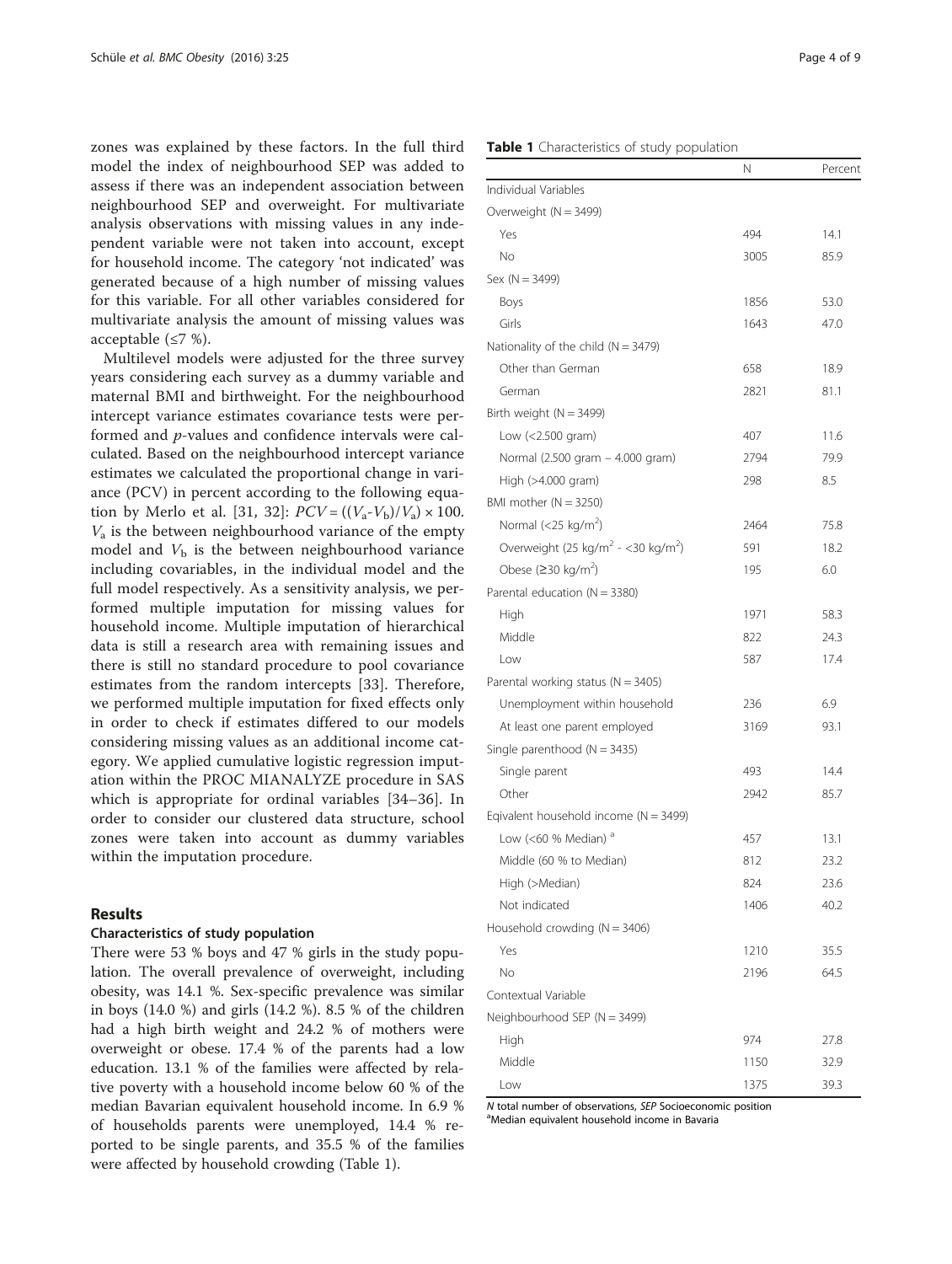Principal component analysis and neighbourhood SEP index

On the neighbourhood level, except of the percentage of single parent households, all other four aggregated socioeconomic variables were associated with overweight in bivariate logistic regression (Wald's P <0.2) and were therefore used for PCA (results not shown). The four neighbourhood variables percentage of foreigners, percentage of German residents with migration background, percentage of households with lower education, and percentage of households with vocational training were significantly correlated with the neighbourhood SEP index derived from the first principal component. Spearman rank correlation coefficients ranged between 0.69 and 0.97 and had  $p$ -values <0.05 (results not shown). According to our calculated neighbourhood SEP index, 39.3 % of the study population lived in school districts with a low neighbourhood SEP (Table [1](#page-3-0)).

#### Multilevel logistic regression

In bivariate logistic regression all variables on the individual level, except sex and single parenthood, were associated with overweight (Wald's  $P$  <0.2). Therefore, sex and single parenthood were not included in multivariate analysis. Low parental education, parental unemployment, low household income, household crowding, and a low neighbourhood SEP were associated with children's overweight. Maternal overweight and a high birth weight were associated with overweight, too (Table 2).

Multicollinearity analysis was performed with the neighbourhood SEP index and all eligible individual variables for multivariate analysis. The values of the VIFs showed acceptable values ranging from 1.0 to 1.8 (results not shown).

In the multilevel null model there was a significant random intercept variance of overweight between neighbourhoods ( $p$ -value = 0.035) (Table [3](#page-5-0)). In both multilevel models containing individual level variables only (individual model, Table [3](#page-5-0)) and neighbourhood SEP additionally (full model, Table [3](#page-5-0)) low or middle parental education and non-German nationality of the child were positively associated with children's overweight. All other characteristics describing individual socioeconomic position remained not significant. In the full model with neighbourhood SEP as a second level variable a low neighbourhood SEP was positively associated with overweight independent from individual factors.

The full model including neighbourhood SEP explained additional 19.1 % between neighbourhood variance of overweight. However, the neighbourhood intercept variance estimates from which the PCV was calculated showed wide confidence intervals.

Our sensitivity analysis with multiple imputed data for missing values on household income revealed similar estimates for individual variables and contextual

| <b>Table 2</b> Bivariate associations of individual factors and |  |  |
|-----------------------------------------------------------------|--|--|
| neighbourhood SEP, respectively, with overweight                |  |  |

| Variables                                                  | OR (95 % CI)           | p-value |
|------------------------------------------------------------|------------------------|---------|
| Sex                                                        |                        |         |
| Boy                                                        | $0.98(0.81 - 1.19)$    | 0.8429  |
| Girl                                                       | Reference              |         |
| Nationality of the child                                   |                        |         |
| Other than German                                          | 2.05 (1.65-2.54)       | < .0001 |
| German                                                     | Reference              |         |
| Birth weight                                               |                        |         |
| Low (<2.500 gram)                                          | $0.92$ $(0.67 - 1.25)$ | 0.5808  |
| Normal (2.500 gram - 4.000 gram)                           | Reference              |         |
| High (>4.000 gram)                                         | 1.78 (1.33-2.40)       | 0.0001  |
| <b>BMI</b> mother                                          |                        |         |
| Normal (< $25 \text{ kg/m}^2$ )                            | Reference              |         |
| Overweight (25 kg/m <sup>2</sup> - <30 kg/m <sup>2</sup> ) | 2.44 (1.93-3.08)       | < .0001 |
| Obese $(230 \text{ kg/m}^2)$                               | 3.08 (2.19-4.34)       | < .0001 |
| Parental Education                                         |                        |         |
| l ow                                                       | 2.53 (1.98-3.23)       | < .0001 |
| Middle                                                     | 1.76 (1.39-2.23)       | < .0001 |
| High                                                       | Reference              |         |
| Parental working status                                    |                        |         |
| Unemployment within household                              | 1.63 (1.17-2.27)       | 0.0042  |
| At least one parent employed                               | Reference              |         |
| Equivalent household income                                |                        |         |
| Low (<60 % Median) <sup>a</sup>                            | 2.35 (1.69-3.27)       | < .0001 |
| Middle (60 % to Median)                                    | 1.79 (1.32-2.43)       | 0.0002  |
| High (>Median)                                             | Reference              |         |
| Not indicated                                              | 1.68 (1.27-2.22)       | 0.0003  |
| Single parenthood                                          |                        |         |
| Single parent                                              | 1.02 (0.77-1.34)       | 0.9079  |
| Other                                                      | Reference              |         |
| Household crowding                                         |                        |         |
| Yes                                                        | 1.55 (1.27-1.88)       | < .0001 |
| Nο                                                         | Reference              |         |
| Neighbourhood SEP                                          |                        |         |
| High                                                       | Reference              |         |
| Middle                                                     | 1.35 (1.03-1.77)       | 0.0319  |
| Low                                                        | 2.00 (1.55-2.56)       | < .0001 |

OR Odds ratio, CJ Confidence interval, SEP Socioeconomic position <sup>a</sup>Median equivalent household income in Bavaria

neighbourhood SEP. Therefore, we reported our multilevel results without multiple imputation of the ordinal income variable because we would like to guarantee valid covariance parameter estimates of our variance components (see methods for further details). Moreover, we analysed potential interactions between our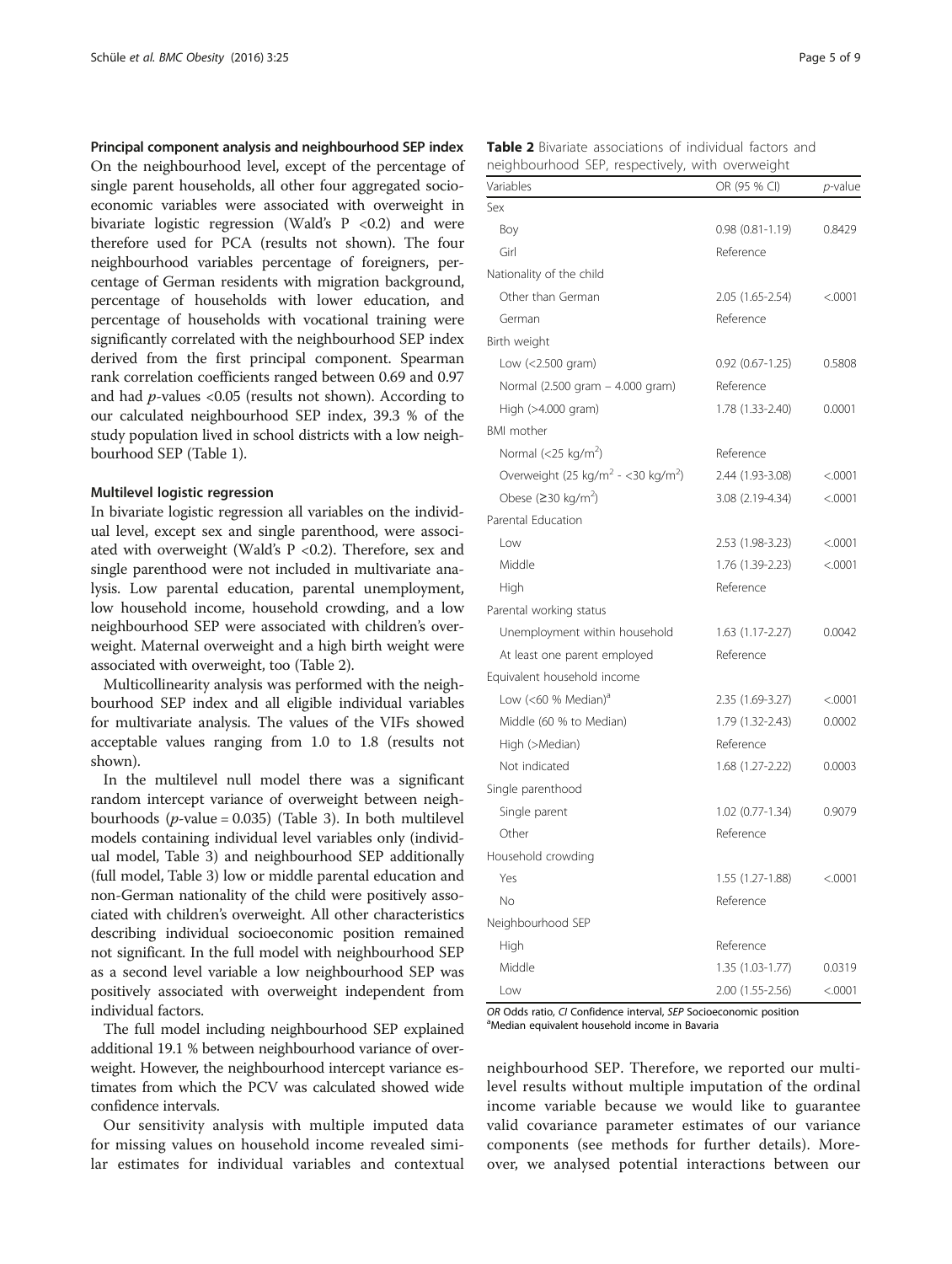| Covariables                                             | Null model           | Individual model <sup>a</sup> OR (95 % CI) | Full model <sup>a</sup> OR (95 % CI) |
|---------------------------------------------------------|----------------------|--------------------------------------------|--------------------------------------|
| Nationality of the child                                |                      |                                            |                                      |
| Other than German                                       |                      | 1.53 (1.18-1.99)                           | 1.53 (1.17-1.99)                     |
| German                                                  |                      | Reference                                  | Reference                            |
| Parental Education                                      |                      |                                            |                                      |
| Low                                                     |                      | 2.04 (1.54-2.72)                           | 1.99 (1.49-2.65)                     |
| Middle                                                  |                      | 1.53 (1.18-1.99)                           | $1.50(1.16-1.95)$                    |
| High                                                    |                      | Reference                                  | Reference                            |
| Parental working status                                 |                      |                                            |                                      |
| Unemployment within household                           |                      | $1.20(0.82 - 1.77)$                        | $1.19(0.80-1.75)$                    |
| At least one parent employed                            |                      | Reference                                  | Reference                            |
| Equivalent household income                             |                      |                                            |                                      |
| Low (<60 % Median) <sup>b</sup>                         |                      | 1.22 (0.82-1.83)                           | 1.18 (0.79-1.77)                     |
| Middle (60 % to Median)                                 |                      | 1.29 (0.93-1.80)                           | 1.26 (0.90-1.75)                     |
| High (>Median)                                          |                      | Reference                                  | Reference                            |
| Not indicated                                           |                      | $1.14(0.83 - 1.58)$                        | $1.12(0.81 - 1.55)$                  |
| Household crowding                                      |                      |                                            |                                      |
| Yes                                                     |                      | $0.94(0.74-1.20)$                          | $0.93(0.72 - 1.19)$                  |
| <b>No</b>                                               |                      | Reference                                  | Reference                            |
| Neighbourhood SEP                                       |                      |                                            |                                      |
| High                                                    |                      |                                            | Reference                            |
| Middle                                                  |                      |                                            | $1.01$ $(0.71 - 1.46)$               |
| Low                                                     |                      |                                            | 1.42 (1.00-2.00)                     |
| Measures of variation                                   |                      |                                            |                                      |
| Neighbourhood intercept variance (95 % CI) <sup>c</sup> | $0.11(0.046 - 0.48)$ | $0.047(0.015 - 0.80)$                      | 0.026 (0.005-20.37)                  |
| Proportional change in variance                         |                      | $-57.3%$                                   | $-19.1%$                             |

<span id="page-5-0"></span>Table 3 Multivariate associations between individual SEP, neighbourhood SEP and overweight applying multilevel logistic regression  $(N = 3125)$ 

OR Odds ratio, CI Confidence intervall, SEP Socioeconomic position

Adjusted for survey year, birth weight, and BMI of mother, <sup>b</sup>Median equivalent household income in Bavaria, <sup>c</sup>Covariance parameter estimates from random intercepts on the log odds scale

significant fixed estimates of our final model and no significant interactions were detected (results not shown).

## **Discussion**

In our final multilevel model low neighbourhood SEP was independently associated with overweight in young children. However, determinants on the individual level explained most between neighbourhood variance of overweight.

Apart from individual SEP we additionally considered birth weight and maternal BMI which are important risk factors for overweight in young children, too [[16, 17](#page-7-0)]. The association between low neighbourhood SEP and overweight remained significant which strengthened the evidence of an independent impact of neighbourhood SEP on overweight in young children. To the best of our knowledge this is one of the first studies addressing this

research question and additionally considering these two important risk factors in multivariate analysis.

In comparison to our findings previous multilevel studies which analysed the influence of neighbourhood SEP on overweight in younger children found an independent association between neighbourhood socioeconomic factors and overweight, too. A longitudinal study in Canadian children aged 2–11 years found out that a poor neighbourhood context based on household income was associated with increasing BMI independent from individual age, sex, education, income, and family structure [[37\]](#page-8-0). Cross-sectional data from the same study which analysed children and youth from 5 to 17 years detected also higher odds for being overweight in neighbourhoods with a low SEP index calculated with data on unemployment, family income, and education [\[38](#page-8-0)].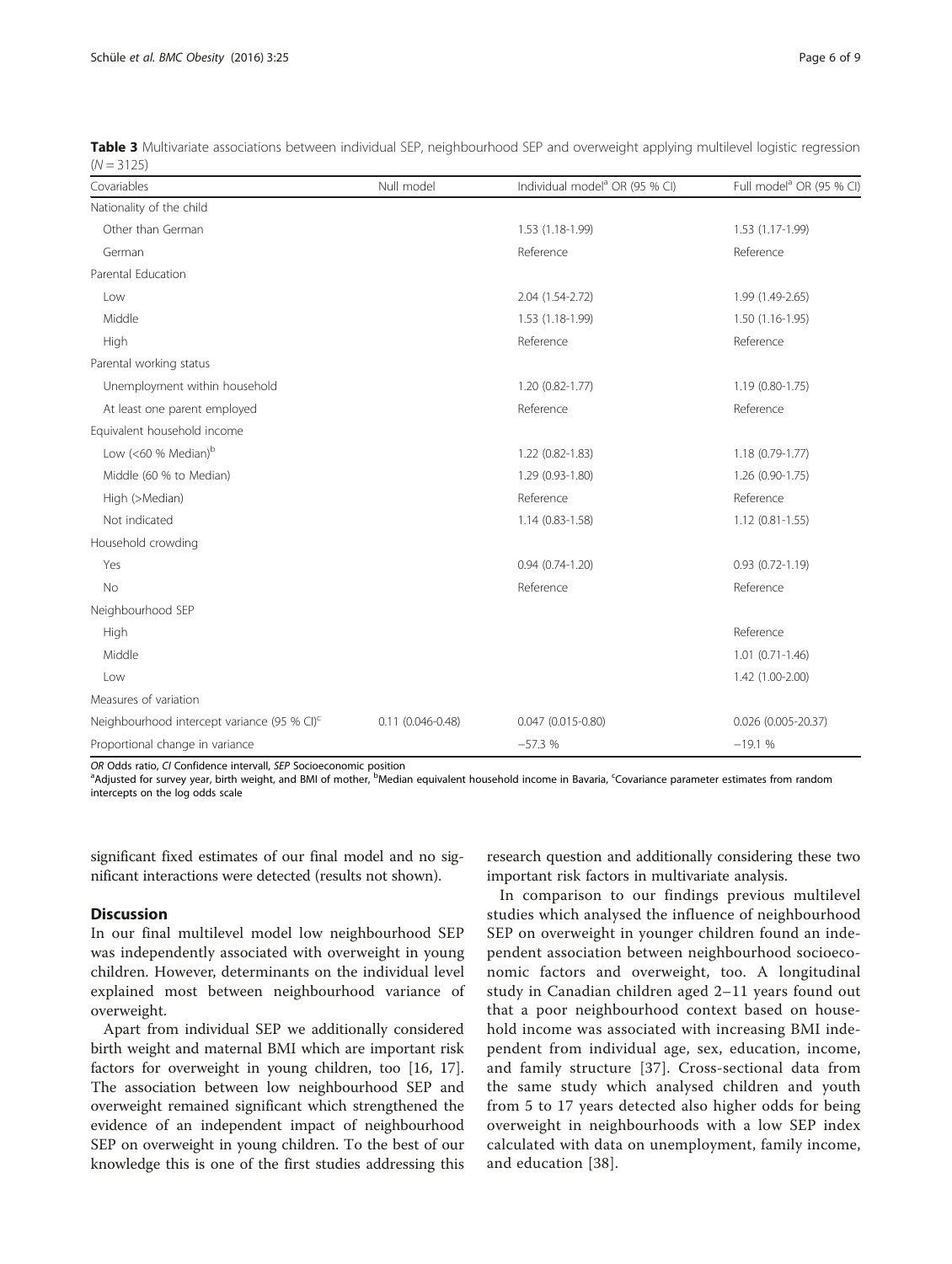One study from the USA, which analysed children aged 6–18 years, found a positive association between decreasing neighbourhood median household income and obesity and a negative association between increasing home ownership on the neighbourhood level and obesity independent from individual age, sex and SEP. As a proxy for individual SEP the insurance status was considered [[39\]](#page-8-0).

A study from Germany which analysed data from the school entrance examination found a positive association between a high percentage of low educational households in the neighbourhood and overweight in 6-year old children [\[40\]](#page-8-0). In comparison to our study, on the individual level only the mother tongue was considered as an indicator for individual SEP.

All multilevel studies we identified did not consider birth weight and parental overweight as potential adjustment variables. Moreover, there were great differences concerning the included socioeconomic factors on the individual level and the age groups being considered. Besides that, most studies considered single socioeconomic neighbourhood factors, such as measures of income, unemployment, or education, and did not combine them into an index.

Multilevel studies investigating the independent influence of neighbourhood SEP on overweight in adolescents found similar results [\[41](#page-8-0)–[43\]](#page-8-0). A detailed discussion of these studies would go beyond the scope of this study because our study focused on younger children. Most of these studies we identified were cross-sectional and strengthened the need for longitudinal studies investigating contextual effects of neighbourhood characteristics along the life course from early childhood up to adolescence in order to disentangle individual, family, and neighbourhood relationships.

Our final multilevel model showed that 19.1 % of overweight prevalence between neighbourhoods was explained by neighbourhood SEP and most of the variance was attributed to individual factors (57.3 %). However, these estimates should be interpreted with caution because our neighbourhood intercept variance estimates of our individual and full multilevel model showed wide confidence intervals. In only two of our identified studies variance measures were reported. In the study by Grow et al. socioeconomic neighbourhood context explained around 24 % of overweight variance between neighbourhoods [[39](#page-8-0)], whereas in the study by Lange et al. 40 % of BMI variation between neighbourhoods was explained by neighbourhood unemployment [[41\]](#page-8-0). A systematic review by Sellström & Bremberg [[12\]](#page-7-0) identified multilevel studies which studied the impact of neighbourhood factors on child and adolescent health. The review calculated that across studies on average 10 % between neighbourhood variance of the health outcome was explained by

contextual factors. Health outcomes in this review were mainly problem behaviours, child maltreatment, injuries, and birth weight. The number and heterogeneity of considered factors on the individual level and the diversity of socioeconomic neighbourhood indicators on the contextual level could explain the large differences of the calculated variance measures.

There are various conceptual models framing the multidimensional pathways how neighbourhood context influence individual health [[44](#page-8-0)–[50](#page-8-0)]. One hypothesis of all these models is that physical environmental factors mediate the effects of neighbourhood SEP on individual health. In the context of overweight, access and quality of food environments, public resources such as parks or playgrounds, and walkability of the built environment could be such potential mediating neighbourhood factors. One hypothesis derived from the environmental justice framework states that built environmental exposures are social unequally distributed both on the individual and the neighbourhood level (exposure variation by SEP) [[51\]](#page-8-0). There is much evidence that a low SEP is inversely associated with a higher environmental burden [[52, 53](#page-8-0)]. Thus, more studies are needed which investigate underlying mechanisms on the pathway between neighbourhood socioeconomic deprivation and overweight in early childhood.

There are some limitations within our study. One is that our study is cross-sectional. However, for the socioeconomic factors analysed in our study reverse causation is very unlikely. Furthermore, we used administrative school enrolment zones as a proxy for the neighbourhood environment. We were not able to draw inferences to what extent these administrative zones correlate with the perceived and used neighbourhood environment of the children and their parents. Besides that, there were no data available on average household income on the neighbourhood level which is a further socioeconomic indicator often considered in neighbourhood studies. Moreover, we were not able to consider other individual risk factors, such as smoking during pregnancy, breastfeeding, or data on nutrition and physical activity. However, there is evidence at least for Germany that parental overweight, high birth weight and socioeconomic indicators are the main determinants for overweight in early childhood [\[16\]](#page-7-0), and we were able to consider all these individual determinants in our multilevel model. Finally, for analysing random-slopes and cross-level interactions 18 level 2 units might be too low. Although simulation studies showed that 18 level 2 units may be enough for hierarchical logistic regression modelling [\[54\]](#page-8-0) our random intercept estimates should be interpreted with caution because they showed wide confidence intervals.

One of the major strengths of our study is that we could provide new evidence for the population group of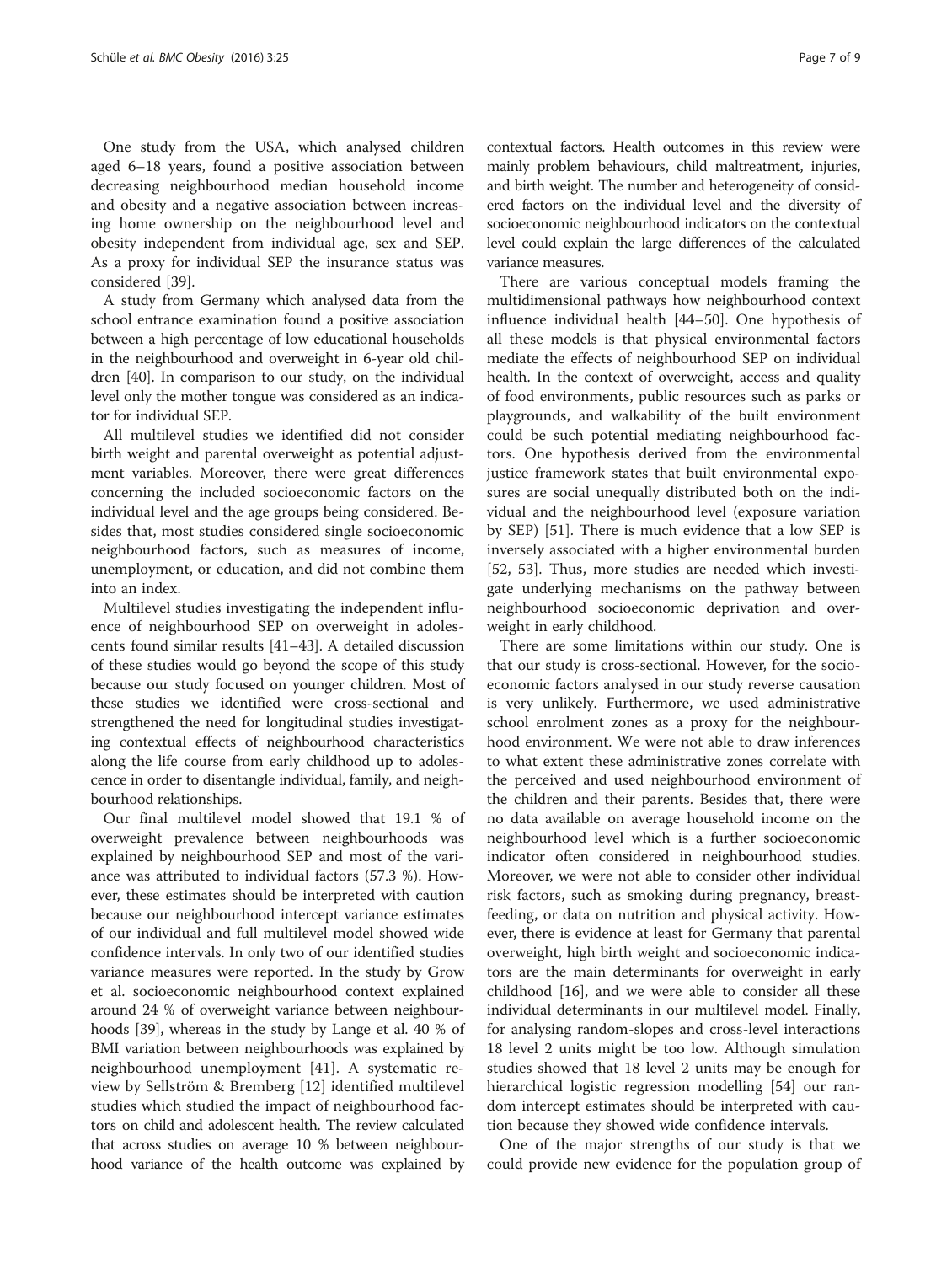<span id="page-7-0"></span>younger children because there is still a lack of knowledge how contextual neighbourhood factors influence health in early childhood, especially in Germany. To the best of our knowledge it is one of the first studies for this age group in Germany analysing neighbourhood SEP simultaneously with a wide range of individual socioeconomic indicators and the additional consideration of maternal BMI and birth weight as further important individual risk factors. Our BMI measures for children were derived from objectively measured body weight and height by trained staff, thus no bias occurred because of self-reported measures by the parents.

## Conclusions

Our study showed that the socioeconomic context in which young children live was associated with overweight independently from individual overweight determinants. Although individual determinants play a more important role in explaining differences in overweight between neighbourhoods, contextual neighbourhood factors should be additionally taken into account for the identification of vulnerable neighbourhoods and population groups. Public health interventions which consider neighbourhood context could be more effective than interventions targeting only at individual risk factors.

## Availability of data and materials

The dataset supporting the results of this article may be requested from the Bavarian Health and Food Safety Authority, steering committee of the health monitoring units in Bavaria, Munich, Germany.

#### Abbreviations

SEP: socioeconomic position; BMI: body mass index; OR: odds ratio; CI: confidence interval; GME: Gesundheits-Monitoring-Einheiten; IOTF: International Obesity Task Force; PedNSS: Pediatric Nutrition Surveillance System; CDC: Centres for Disease Control and Prevention; PCA: principal component analysis; VIF: variance inflation factor; PCV: proportional change in variance.

#### Competing interests

The authors declare that they have no competing interests.

#### Authors' contribution

SAS performed the statistical analysis and wrote the initial draft of the manuscript. HF and GB participated in the conceptualization of the study, in its design and coordination. RvK, HF and GB helped to draft the manuscript. All authors read and approved the final manuscript.

#### Authors' information

SAS receives a doctoral scholarship within the framework of the Jufo-Salus (Junior Research Group "The City as a healthy living environment independent of social inequalities") which is funded by the foundation 'Fritz und Hildegard Berg- Stiftung' within the 'Stifterverband für die Deutsche Wissenschaft e.V.', Essen, Germany.

#### Acknowledgements

The authors thank all parents for participating in the surveys, Lana Hendrowarsito and Birgit Reineke for data management, the GME Study Group of the first three surveys 2004–07, the Department of Health and

Environment in the city of Munich (Sylvia Kranebitter, Heidi Mayrhofer, Gertraud Rohrhirsch and Brigitte Weise), the Department of Statistic in the city of Munich (Ronald Bauch), and the Jufo-Salus (Junior Research Group "The City as a healthy living environment independent of social inequalities").

#### Author details

<sup>1</sup>Department of Social Epidemiology, Institute for Public Health and Nursing Research, University of Bremen, Bremen, Germany. <sup>2</sup>Institute of Social Paediatrics and Adolescent Medicine, Ludwig Maximilian University, Munich, Germany. <sup>3</sup> Bavarian Health and Food Safety Authority, Munich, Germany

#### Received: 16 May 2015 Accepted: 4 May 2016 Published online: 06 May 2016

#### References

- 1. Ng M, Fleming T, Robinson M, Thomson B, Graetz N, Margono C, et al. Global, regional, and national prevalence of overweight and obesity in children and adults during 1980–2013: a systematic analysis for the Global Burden of Disease Study 2013. Lancet. 2014;384(9945):766–81. doi:[10.1016/](http://dx.doi.org/10.1016/S0140-6736(14)60460-8) [S0140-6736\(14\)60460-8](http://dx.doi.org/10.1016/S0140-6736(14)60460-8).
- 2. de Onis M, Blossner M, Borghi E. Global prevalence and trends of overweight and obesity among preschool children. Am J Clin Nutr. 2010;92(5):1257–64. doi[:10.3945/ajcn.2010.29786](http://dx.doi.org/10.3945/ajcn.2010.29786).
- 3. Dietz WH. Health consequences of obesity in youth: childhood predictors of adult disease. Pediatrics. 1998;101(3 Pt 2):518–25.
- 4. Lobstein T, Baur L, Uauy R. Obesity in children and young people: a crisis in public health. Obes Rev. 2004;5 Suppl 1:4–104. doi:[10.1111/j.1467-789X.2004.](http://dx.doi.org/10.1111/j.1467-789X.2004.00133.x) [00133.x](http://dx.doi.org/10.1111/j.1467-789X.2004.00133.x).
- 5. Sacks G, Swinburn B, Lawrence M. Obesity Policy Action framework and analysis grids for a comprehensive policy approach to reducing obesity. Obes Rev. 2009;10(1):76–86. doi:[10.1111/j.1467-789X.2008.00524.x.](http://dx.doi.org/10.1111/j.1467-789X.2008.00524.x)
- 6. Duncan C, Jones K, Moon G. Context, composition and heterogeneity: using multilevel models in health research. Soc Sci Med. 1998;46(1):97–117.
- 7. Diez Roux AV. Bringing context back into epidemiology: variables and fallacies in multilevel analysis. Am J Public Health. 1998;88(2):216–22. doi[:10.2105/AJPH.88.2.216.](http://dx.doi.org/10.2105/AJPH.88.2.216)
- 8. Diez Roux AV. A glossary for multilevel analysis. J Epidemiol Community Health. 2002;56(8):588–94. doi:[10.1136/jech.56.8.588.](http://dx.doi.org/10.1136/jech.56.8.588)
- 9. van Vuuren CL, Reijneveld SA, van der Wal MF, Verhoeff AP. Neighborhood socioeconomic deprivation characteristics in child (0–18 years) health studies: A review. Health Place. 2014;29:34–42. doi:[10.1016/j.healthplace.](http://dx.doi.org/10.1016/j.healthplace.2014.05.010) [2014.05.010.](http://dx.doi.org/10.1016/j.healthplace.2014.05.010)
- 10. Rajaratnam JK, Burke JG, O'Campo P. Maternal and child health and neighborhood context: the selection and construction of area-level variables. Health Place. 2006;12(4):547–56. doi[:10.1016/j.healthplace.2005.08.008.](http://dx.doi.org/10.1016/j.healthplace.2005.08.008)
- 11. Leventhal T, Brooks-Gunn J. The neighborhoods they live in: The effects of neighborhood residence on child and adolescent outcomes. Psychol Bull. 2000;126(2):309–37. doi[:10.1037/0033-2909.126.2.309](http://dx.doi.org/10.1037/0033-2909.126.2.309).
- 12. Sellström E, Bremberg S. The significance of neighbourhood context to child and adolescent health and well-being: a systematic review of multilevel studies. Scand J Public Health. 2006;34(5):544–54. doi:[10.1080/](http://dx.doi.org/10.1080/14034940600551251) [14034940600551251.](http://dx.doi.org/10.1080/14034940600551251)
- 13. Krieger N, Williams DR, Moss NE. Measuring social class in US public health research: concepts, methodologies, and guidelines. Annu Rev Public Health. 1997;18:341–78. doi:[10.1146/annurev.publhealth.18.1.341.](http://dx.doi.org/10.1146/annurev.publhealth.18.1.341)
- 14. Krieger N. A glossary for social epidemiology. J Epidemiol Community Health. 2001;55(10):693–700. doi:[10.1136/jech.55.10.693.](http://dx.doi.org/10.1136/jech.55.10.693)
- 15. Galobardes B, Shaw M, Lawlor DA, Lynch JW, Davey SG. Indicators of socioeconomic position (part 1). J Epidemiol Community Health. 2006;60(1):7–12. doi[:10.1136/jech.2004.023531.](http://dx.doi.org/10.1136/jech.2004.023531)
- 16. Danielzik S, Czerwinski-Mast M, Langnase K, Dilba B, Muller MJ. Parental overweight, socioeconomic status and high birth weight are the major determinants of overweight and obesity in 5–7 y-old children: baseline data of the Kiel Obesity Prevention Study (KOPS). Int J Obes Relat Metab Disord. 2004;28(11):1494–502. doi[:10.1038/sj.ijo.0802756](http://dx.doi.org/10.1038/sj.ijo.0802756).
- 17. Schellong K, Schulz S, Harder T, Plagemann A. Birth weight and long-term overweight risk: systematic review and a meta-analysis including 643,902 persons from 66 studies and 26 countries globally. PLoS One. 2012;7(10), e47776. doi:[10.1371/journal.pone.0047776.](http://dx.doi.org/10.1371/journal.pone.0047776)
- 18. Bolte G, Heissenhuber A, von Kries R, Liebl B, Zapf A, Wildner M, et al. Health monitoring units in Bavaria. Concept, aims and thematic focus of the